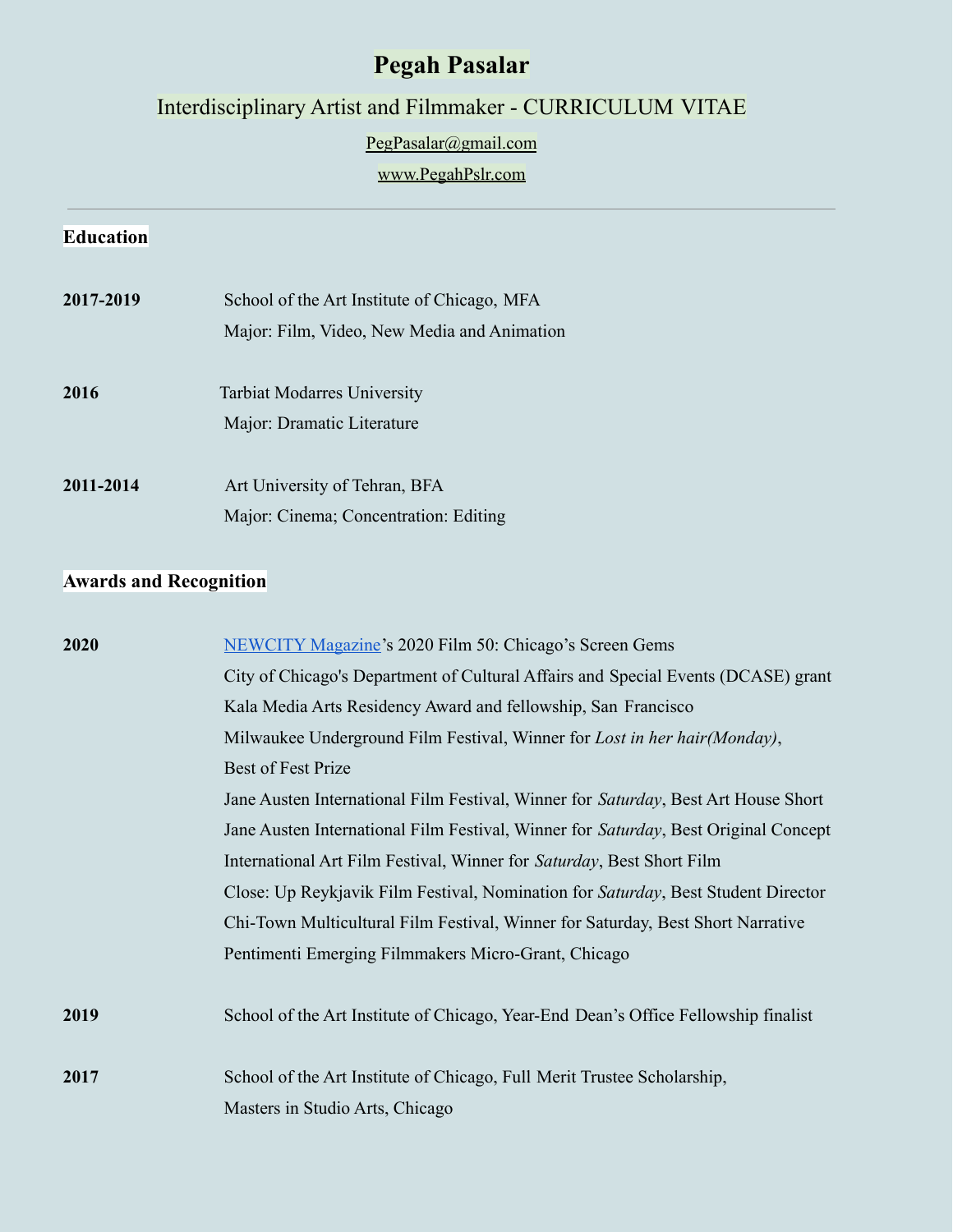## **2014** Art University of Tehran Theater Festival, Best Dramaturgy, *Propane*

## **Residencies**

| 2021 | Yaddo Corporation, Saratoga Springs, NY                                        |  |  |
|------|--------------------------------------------------------------------------------|--|--|
|      | Kala Art Institute, San Francisco, CA                                          |  |  |
|      | Bemis Center for Contemporary Arts, Omaha, NE                                  |  |  |
|      | Banff Center for Arts and Creativity, Emerging Visual Artist Intensive, Canada |  |  |
| 2020 | Cine Qua Non-Lab, Storylines Development Lab, Michoacan, Mexico                |  |  |
|      | Chicago Cinema Exchange program with Mexico City on the theme of displacement  |  |  |
|      | supported by MacArthur grant, Feature Spectrum, Mexico City                    |  |  |

**Collection**

[Vidéographe](https://www.videographe.org/) Pick for *Lost in her hair (Monday)*

## **Selected Screenings and Festivals**

| 2021        | Experiments in Cinema, Albuquerque, NM                                          |
|-------------|---------------------------------------------------------------------------------|
|             | Marseille Underground Film Festival, TBD                                        |
|             | Athens International Film and Video Festival, Ohio                              |
|             | Winnipeg Underground Film Festival                                              |
|             | National Independent Film Association                                           |
|             | The Film Forte Film Festival                                                    |
|             | Feminist Film Series: Non-Fiction Shorts, Barnard College, NYC, TBD             |
|             | Filming Eve Multicultural and Intersectional, NY Screenings To All (Feminysta), |
|             | NYC, TBD                                                                        |
|             |                                                                                 |
| <b>2020</b> | Festival Internacional de Cine Documental de Buenos Aires (FIDBA),              |
|             | Ecra 4, Rio de Janeiro, Brazil                                                  |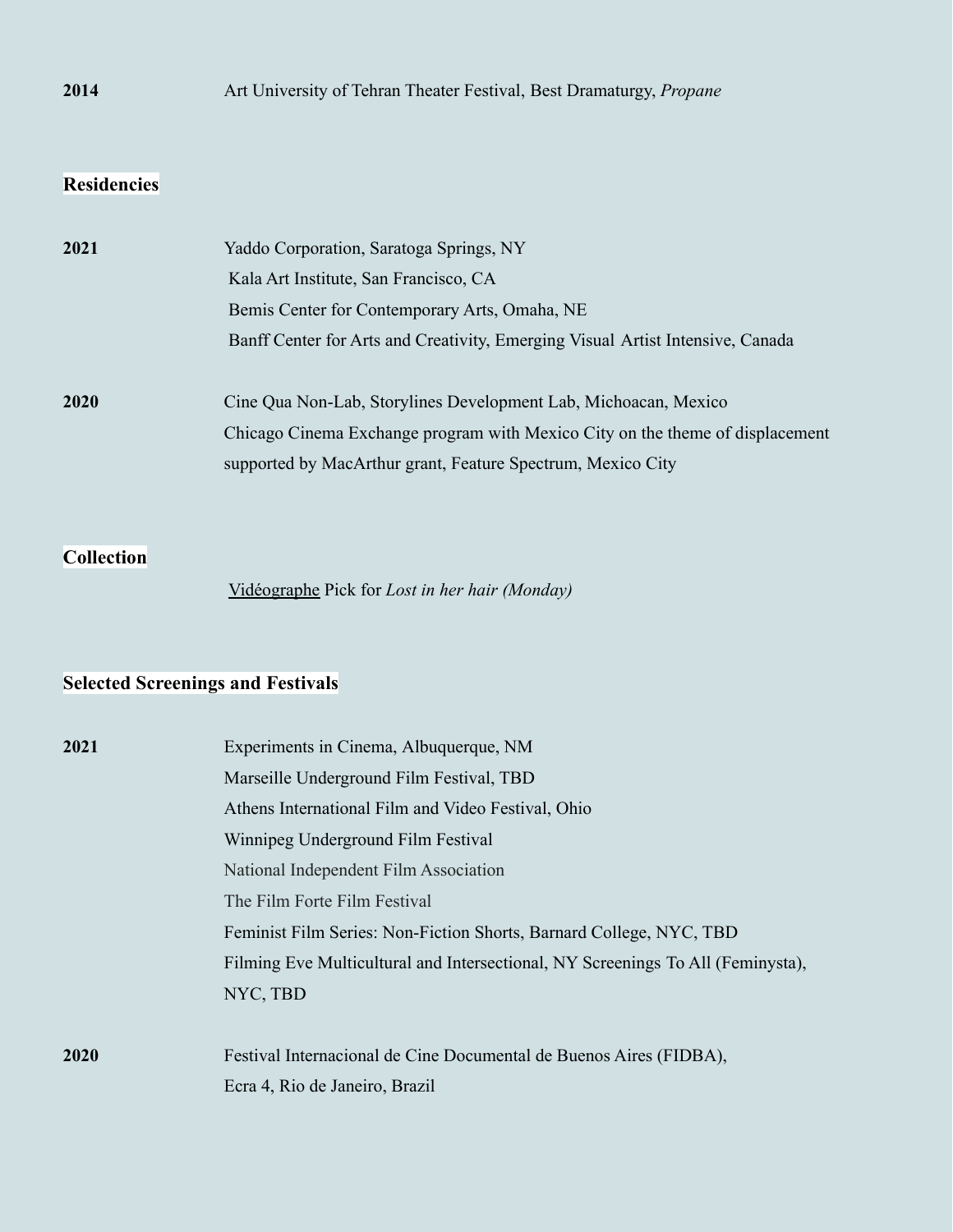|      | Chicago Underground Film Festival                                             |
|------|-------------------------------------------------------------------------------|
|      | Milwaukee Underground Film Festival                                           |
|      | Collected Voices Ethnographic Film Festival, Chicago                          |
|      | Austria International film festival                                           |
|      | Onion City Film Festival, Chicago                                             |
|      | Film and Video Poetry Symposium, Los Angeles                                  |
|      | Berlin Revolution Film Festival, Berlin                                       |
|      | Hollywood Serbia, Serbia                                                      |
|      | San Bernardino Valley College International Film Festival, San Bernardino, CA |
|      | Chi-Town Multicultural Film Festival, Chicago                                 |
|      | Aladerri International Film Festival, Chicago                                 |
|      | Jane Austin International Film Festival, London                               |
|      | Chicagoland Shorts Vol 6, Chicago                                             |
|      | Mana Contemporary, Chicago                                                    |
|      | Saint Francis College Women's Film Festival, NYC                              |
| 2019 | Music Box Theatre, Chicago                                                    |
|      | FVNMA Gene Siskel Film Festival, Chicago                                      |
| 2014 | Art University of Tehran Theater Festival - Tehran, Iran                      |
|      | Nahal Student Film Festival, Tehran, Iran                                     |

# **Selected Group Exhibitions**

| 2021 | Kala Institute of Art, Berkeley                                                                       |
|------|-------------------------------------------------------------------------------------------------------|
|      | Bemis Center for Contemporary Arts, Omaha                                                             |
|      | Galleria Continua, Videographe presentation, Cuba                                                     |
| 2020 | Oklahoma Gallery, Chicago -Stand Firm, Stand Here: An Assembly of the Others,<br>Curated by Pia Singh |
|      |                                                                                                       |
| 2018 | Vermont College of Fine Arts, Vermont, Manifesto: A moderate proposal                                 |
|      | DEFIBRILLATOR Performance Art Gallery, Collaboration with Maryam Taghavi                              |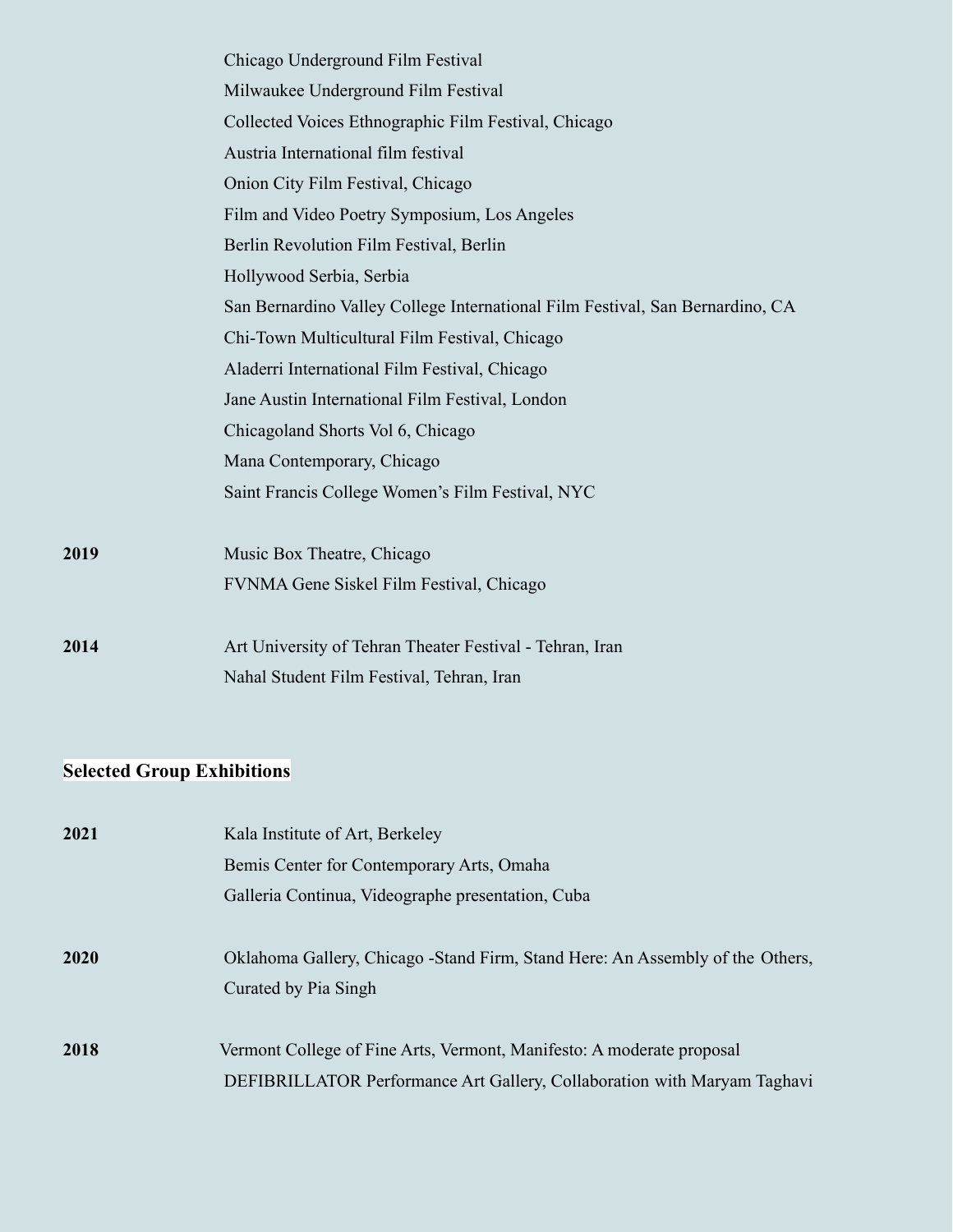#### **2014** Mohsen Gallery, White torture, Tehran, Iran

#### **Work Cited**

| https://onefilmfan.com/brff-2020-short-film-review-saturday/                |
|-----------------------------------------------------------------------------|
| https://60wrdmin.org/artwork/4694811 Pegah Pasalar.html                     |
| https://www.newcityfilm.com/2020/10/01/film-50-2020-chicagos-screen-gems/3/ |

### **Professional Appointment**

#### **2017-2019 Teaching**

Assisting teaching students in 14 different undergraduates and graduate art courses. In addition to public lectures, I also worked with students individually, ensuring steady progress on personal projects assigned for the course and providing troubleshooting as necessary. This process included thorough feedback and criticism to foster student learning and growth. This role also included logistical coordination of students renting audiovisual equipment from the school.

Video installation--Tirtza Even Documentary/Non-Fiction Film -- Tirtza Even Intermediate Screenwriting -- John Petrakis Writing for Film/Video/Performance -- Mary Patten Sonics and Optics -- Anahita Ghazvinizadeh Media Practices: Moving Image -- James Connolly -John chambers Animation -- Meredith Leich Post-Production--Casey Puccini Sound Art--Austen Brown Asian Identity in Film -- Tatsu Aoki Advanced Contemporary Projects -- Sam Jaffe Media Practices: Moving Image -- Eric Fleischauer - Casey Puccini Experimental Drawing -- Jaclyn Mednicov